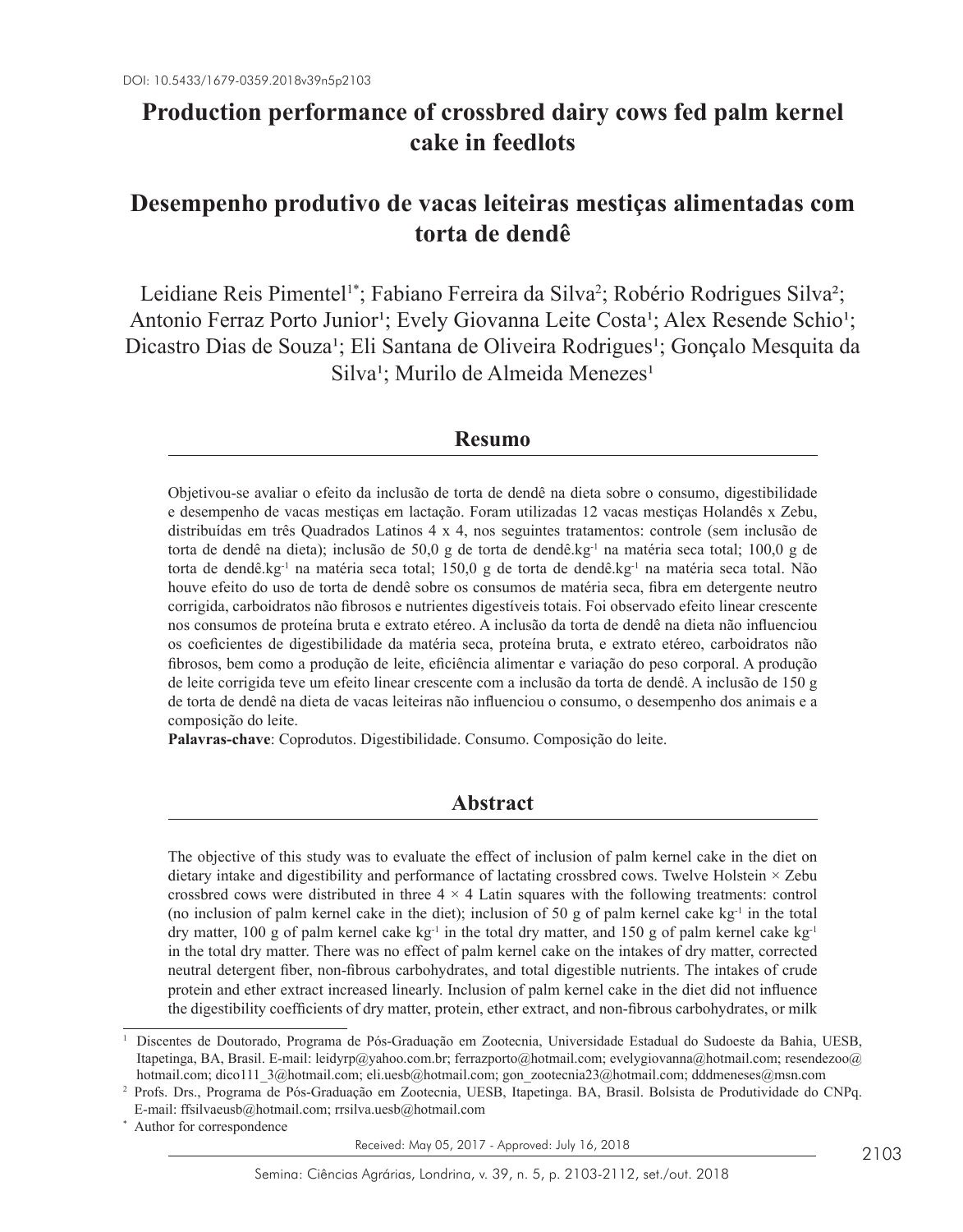production, feed efficiency, and body weight change. Fat-corrected milk yield increased linearly with the addition of palm kernel cake. Inclusion of up to 150 g of palm kernel cake in diets did not influence the dietary intake and performance of lactating cows or the composition of their milk. **Key words**: By-product. Digestibility. Intake. Milk composition.

#### **Introduction**

Brazil has a great potential for the production of diversified foods, generating many types of residues and by-products derived from agribusiness. However, biodiesel production, a booming activity of great interest worldwide, may increase the availability of by-products even further, with this resulting from the extraction of oil from oilseeds in the biodiesel production chain. The majority of cakes or meals from oilseeds used in biodiesel production in Brazil have the potential to be used in animal feeding (ABDALLA et al., 2008).

The production of palm kernel cake involves grinding the palm kernel, followed by pressing, which may or may not have the intermediate phase of peeling and cooking. During the pressing stage, the raw palm kernel oil is progressed to refinement stage and the residual cake is chilled and stored in a storage unit (SUE, 2001).

According to Cunha et al. (2012), palm kernel cake contains 15.42% of crude protein in the dry matter, a nutrient that is utilized by the rumen microflora. According to Bringel et al. (2011), the palm kernel cake has its own characteristics as a roughage feedstuff that are attributed to its high neutral detergent fiber content of 64.09% in the dry matter.

From the perspective of substitution of ingredients traditionally used in feeds, including palm cake in ruminant diets is an alternative for sustainable production systems (COSTA et al., 2010). However, the use of palm kernel cake in diets for lactating cows in the feedlot is not yet defined and should be studied thoroughly, aiming to determine and quantify the necessary percentage to meet the animal requirements, which can be achieved through research that estimates the voluntary intake and digestibility of by-products.

The objective of this study was to evaluate the inclusion of palm kernel cake in diets in feedlots of lactating cows on dietary intake, apparent digestibility of nutrients, milk yield and composition, and body weight change.

#### **Material and Methods**

The experiment complied with the ethical standards and was approved by the Ethics Committee on the Use of Animals (ECUA) under protocol no. 130/2016 of March 18, 2016. Twelve Holstein  $\times$  Zebu ( $\frac{1}{2}$  to  $\frac{3}{4}$  Holstein) cows were used in the experiment. Cows were at the third or fourth lactation stages, with previous production between 2,500 and 3,500 kg, adjusted for 300 days, at an average of  $64 \pm 13.32$  days in milk at the beginning of the experimental period. The twelve dairy cows were distributed into three  $4 \times 4$  Latin squares, with the following treatments: control - no inclusion of palm kernel cake (PKC) in the diet; inclusion of 50 g PKC kg-1 total dry matter (TDM); 100 g PKC kg-1 TDM; and 150 g PKC kg<sup>-1</sup> TDM.

The roughage utilized was sugarcane (*Saccharum officinarum*) variety RB 72454, treated with 1% of a mixture of urea and ammonium sulfate (9:1), in the experimental phase. Following recommendations of Santos et al. (2011) for a period of seven days before the onset of the experiment, cows received the roughage containing only 0.5% of the urea mix, aiming to adapt them to this component added to the roughage and thus prevent occasional intoxication.

The concentrate supplementation level (Table 1) was defined by balancing the diets to contain sufficient nutrients for maintenance, a body weight gain of  $0.15$  kg day<sup>-1</sup>, and milk production of  $15$  kg day-1, according to NRC (2001). This was based on the chemical composition data of sugarcane, corn,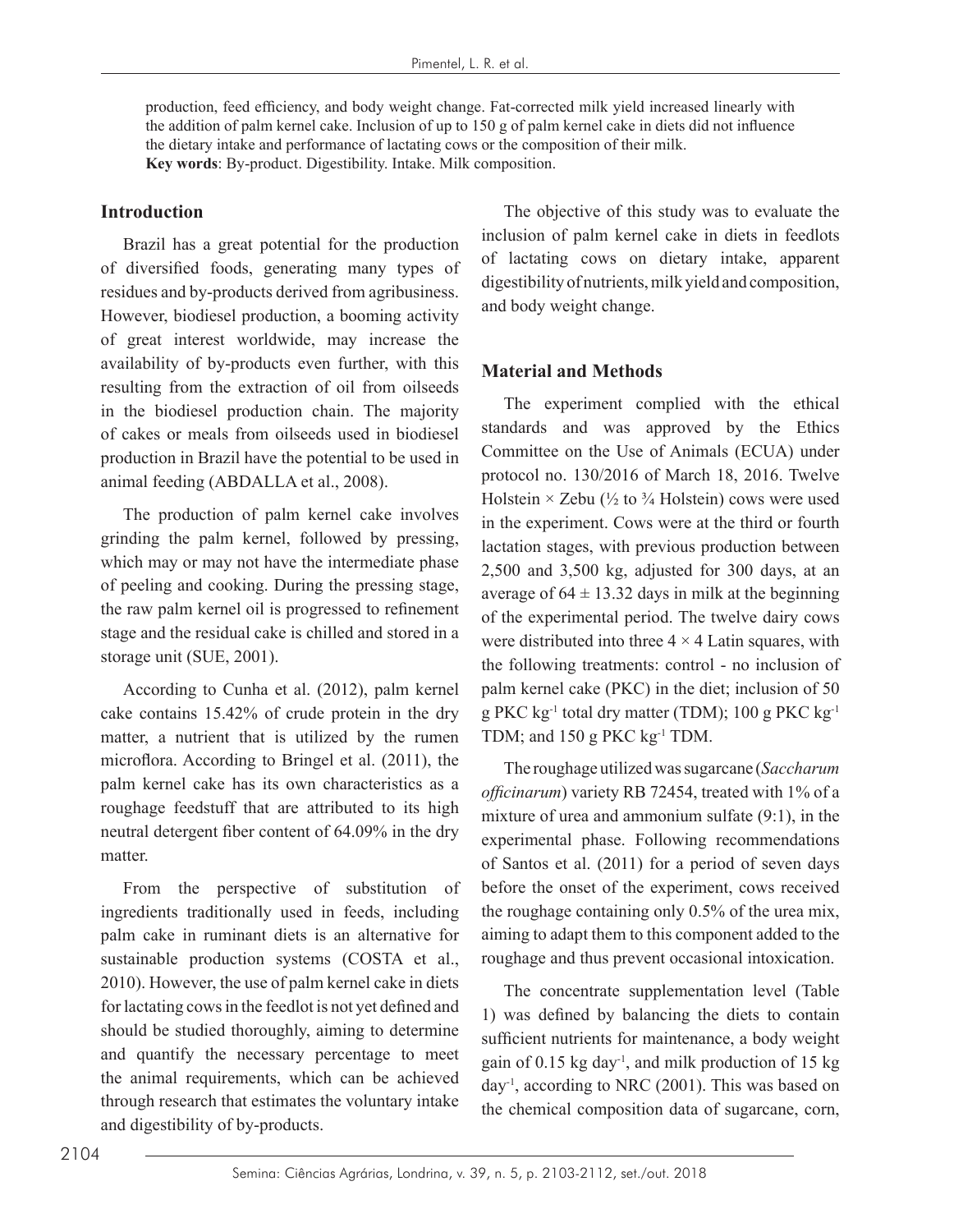soybean meal, and palm kernel cake, evaluated before the experimental period.

The experiment started on September 24, 2012 and ended on December 09, 2012. There were four experimental periods with 19 days each; the first 14 days were used for acclimation. During each experimental period, roughage and supplements were collected for evaluation of chemical composition of the diets. The palm kernel cake, acquired from the company Óleos de Palma SA AGRO INDUSTRIAL, located in Taperoá - BA, Brazil, was analyzed chemically (Table 2).

|                     | Palm kernel cake level $(g \text{ kg}^{-1})$ |        |        |        |  |  |  |  |
|---------------------|----------------------------------------------|--------|--------|--------|--|--|--|--|
| Ingredient $(\% )$  | 0.00                                         | 50.00  | 100.00 | 150.00 |  |  |  |  |
| Sugarcane           | 684.00                                       | 649.20 | 610.10 | 575.00 |  |  |  |  |
| Cornmeal            | 227.40                                       | 221.60 | 219.40 | 213.30 |  |  |  |  |
| Soybean meal        | 70.80                                        | 65.90  | 62.00  | 56.90  |  |  |  |  |
| Palm kernel cake    | 00.00                                        | 43.00  | 91.60  | 138.50 |  |  |  |  |
| Mineral salt $l$    | 10.10                                        | 10.20  | 10.10  | 10.20  |  |  |  |  |
| Dicalcium phosphate | 5.00                                         | 4.20   | 3.10   | 2.10   |  |  |  |  |
| Limestone           | 2.50                                         | 3.20   | 3.50   | 3.80   |  |  |  |  |

**Table 1**. Proportions of the ingredients (dry matter basis).

1 Composition: calcium - 200 g; cobalt - 200 mg; copper - 1,650 mg; sulfur - 12 g; iron - 560 mg; fluorine (max) - 1,000 g; phosphorus - 100 g; iodine - 195 mg; magnesium - 15 g; manganese - 1,960 mg; nickel - 40 mg; selenium - 32 mg; sodium - 68 g; zinc - 6,285 mg.

|  |  | Table 2. Chemical composition of sugarcane, palm kernel cake, and the concentrate during the experimental periods. |  |  |
|--|--|--------------------------------------------------------------------------------------------------------------------|--|--|
|  |  |                                                                                                                    |  |  |

|                         | <b>Sugarcane</b> | Palm        | Palm kernel cake level (g kg <sup>-1</sup> DM) |        |        |        |  |  |
|-------------------------|------------------|-------------|------------------------------------------------|--------|--------|--------|--|--|
| Component               | + urea           | kernel cake | 0.00                                           | 50.00  | 100.00 | 150.00 |  |  |
| Brix <sup>1</sup>       | 18.510           | ۰           | ۰                                              |        |        |        |  |  |
| Dry matter              | 297.10           | 922.50      | 377.20                                         | 388.60 | 402.90 | 417.40 |  |  |
| Crude protein           | 107.10           | 143.40      | 123.10                                         | 123.50 | 123.60 | 127.10 |  |  |
| Ether extract           | 13.80            | 105.60      | 16.20                                          | 17.90  | 20.00  | 22.50  |  |  |
| <b>NDFap</b>            | 585.40           | 656.30      | 446.50                                         | 432.70 | 438.80 | 447.90 |  |  |
| Acid detergent fiber    | 485.80           | 464.20      | 382.90                                         | 384.60 | 394.20 | 377.00 |  |  |
| Non-fiber carbohydrates | 343.70           | ۰           | 445.90                                         | 455.10 | 444.50 | 426.50 |  |  |
| Total carbohydrates     | 867.50           | -           | 851.20                                         | 848.90 | 847.00 | 840.50 |  |  |
| Lignin                  | 98.50            | 183.10      | 49.20                                          | 70.00  | 82.90  | 99.90  |  |  |

NDFap - neutral detergent fiber corrected for ash and protein; <sup>1</sup> Concentration of soluble sugars in the sugarcane.

The feed was supplied as a complete mixture twice daily, at 07.00 h and 15.00 h, *ad libitum* so as to allow for 10% as refusals.

Milk yield was evaluated from the  $15<sup>th</sup>$  day to the 19<sup>th</sup> day of each experimental period and was weighed two times per day. Milk samples (1% of the daily production) from the  $1<sup>st</sup>$  and  $2<sup>nd</sup>$  milking sessions (with the calf under the dam) on the  $16<sup>th</sup>$ day were collected for determination of protein content according to (INCT-CA) (DETMANN et al., 2012); fat, lactose, non-fat solids, and total solids as described by Pregnolato and Pregnolato (1985); and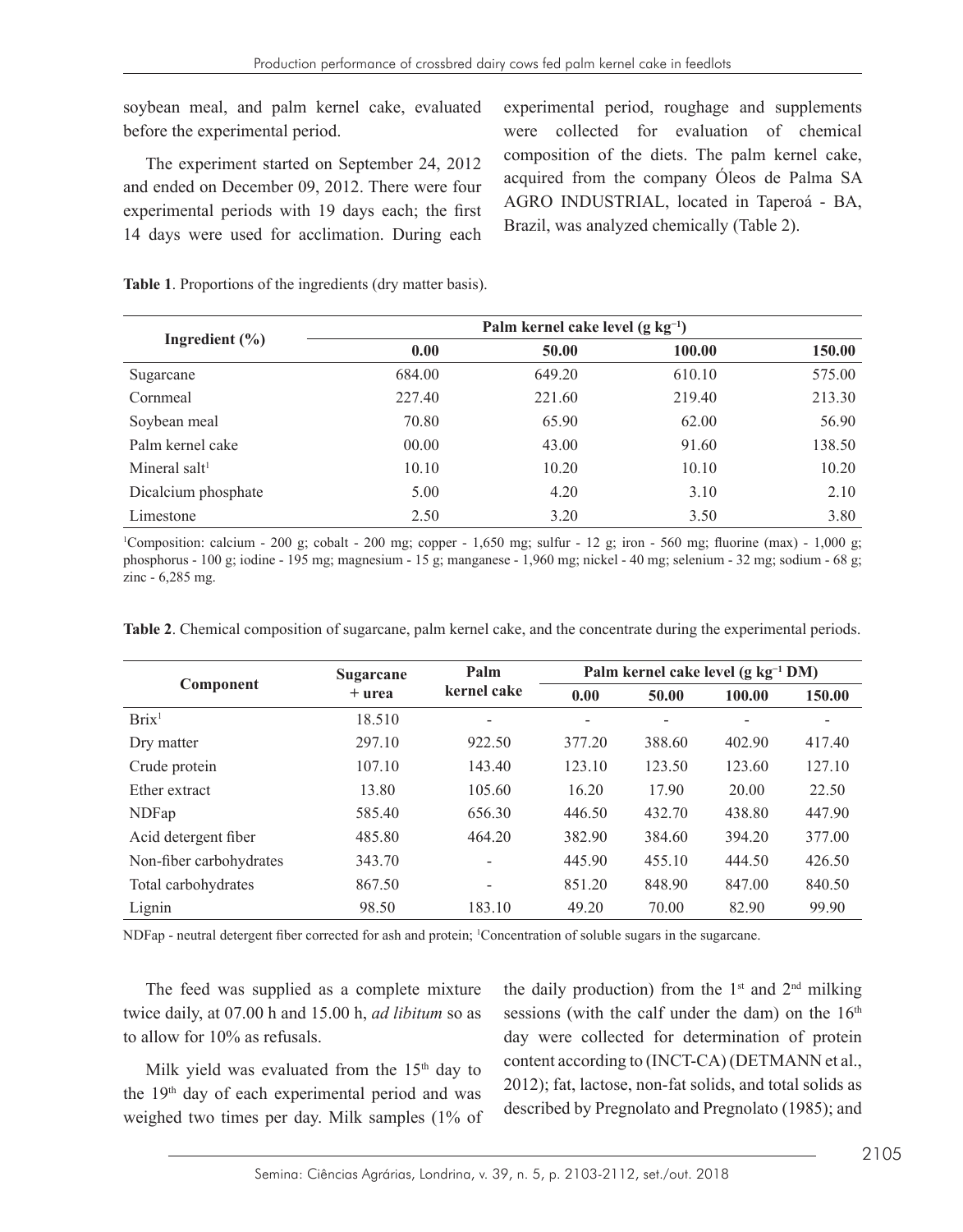3.5% fat corrected milk yield (CMY) according to Sklan et al. (1992), by using the following equation:  $CMY = (0.432 + 0.1625 \times \%$  milk fat) × milk yield in kg day-1.

From days 15 to 19 of each experimental period, the supplied feed and the refusals were weighed to determine the intake and were sampled for chemical analyses. Samples of the refusals and of the supplied feed, sugarcane, and concentrate were frozen at −20 °C, subsequently thawed and pre-dried, and composite samples were formed per animal and per period based on dry weight. At the end of the experimental period, the samples were ground in a 1 mm screen mill, packed in lidded bottles, and stored for later analyses.

The dry matter (DM), crude protein (CP), ether extract (EE), acid detergent fiber (ADF), neutral detergent fiber free of ash and protein (NDFap), lignin, and mineral matter (MM) contents of the diets were analyzed following to the standard analytical procedures of the Brazilian National Institute of Science and Technology in Animal Science (INCT-CA) (DETMANN et al., 2012). The non-fiber carbohydrates (NFCs) in the samples that did not contain urea were calculated by using the equation proposed by Detmann and Valadares Filho (2010):  $NFC = 100 - (\%CP + \%EE + \%ash + \%NDFap)$ , in which  $\%CP = \text{crude protein content}, \%EE = \text{ether}$ extract content,  $\%$ ash = ash content, and  $\%$ NDFap = concentration of neutral detergent fiber corrected for ash and protein. However, the NFC of the samples that contained urea was determined by using the following formula: NFC =  $100 - \frac{96}{C}P - \frac{96}{C}PU +$  $\%$ U) +  $\%$ ash +  $\%$ EE +  $\%$  NDFap}, in which  $\%$ CPU  $=$  crude protein from urea and  $\%$ U  $=$  urea content.

Total digestible nutrient (TDN) content was calculated according to NRC  $(2001)$ : TDN = DCP  $+$  DEE  $\times$  2.25 + DNDF + DNFC, where DCP = digestible crude protein,  $DEE =$  digestible ether extract, FDND = digestible neutral detergent fiber, and DNFC = digestible non-fibrous carbohydrates.

Animals were weighed once daily at the beginning and three times at the end of each period to determine the body weight change achieved with each diet.

Feces were collected directly from the rectal ampulla at  $08.00$  h on the  $16<sup>th</sup>$  day and at  $15.00$  h on the 17th day of each period. The collected feces were packed in plastic bags and stored at −20 °C. At the end of the collection period, the samples of feces were thawed, dried in a forced-air oven at 55 °C for 72 to 96 h, and then ground in a mill with 1-mm screen sieves and stored for later analyses. Indigestible neutral detergent fiber (iNDF), obtained after incubation of the feed samples, refusals, and feces, was used as an internal marker (VALENTE et al., 2011) to estimate digestibility. The apparent digestibility (D) of the nutrients was determined by using the formula described by Silva and Leão (1979):  $D = [(kg \text{ nutrient intake} - kg \text{ nutrient})]$ output)/kg nutrient intake]  $\times$  100.

Data were analyzed by analysis of variance and regression using the System for Statistical and Genetic Analysis (SAEG, 2007).

Data were analyzed according to the following statistical model:

 $Yijkl = \mu + Ti + Qi + Pk + A(i)l + TOij + eijkl,$ 

where Yijkl = experimental response;  $\mu$  = general constant;  $Ti = fixed$  effect of treatment i;  $Qj$  = random effect of Latin square j; Pk = random effect of period k;  $A(i)$ l = random effect of animals nested in Latin square  $i$ ; TO $ii$  = random effect of the interaction between treatment j and Latin square  $i$ ; and eijkl = random error associated with each observation, with normal distribution assumption  $(0;σ2)$ 

For all the tested variables, linear and quadratic effects of treatment (Ti) were assessed, and the critical level of significance adopted was 0.05.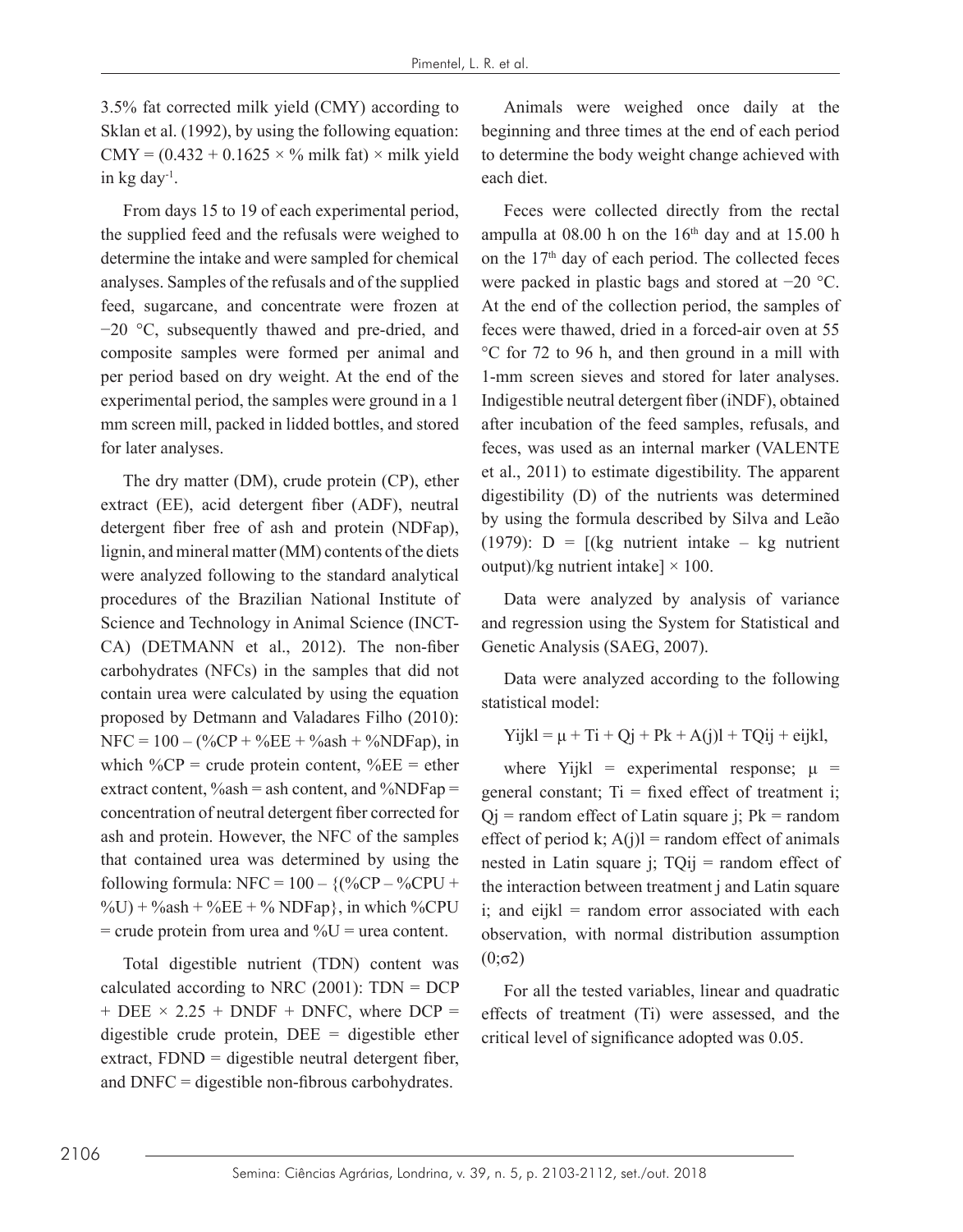#### **Results and Discussion**

The use of palm kernel cake had no effects (P  $> 0.05$ ) on DM intake, (152.1 g day<sup>-1</sup>; Table 3), in spite of the high fiber, lignin, and EE contents of the cake, which was included in the diet at the rates of up to  $150.0 \text{ g kg}^{-1}$ .

**Table 3**. Intakes of dry matter and nutrients by dairy cows fed with diets supplemented with varying levels of palm kernel cake.

|                      |        |        | Palm kernel cake level $(g \text{ kg}^{-1})$ |        |                | P-value |       |  |
|----------------------|--------|--------|----------------------------------------------|--------|----------------|---------|-------|--|
| <b>Intake</b>        | 0.00   | 50.00  | 100.00                                       | 150.00 | Eq.            | $CV\%$  |       |  |
| Dry matter           | 147.10 | 148.90 | 157.40                                       | 155.20 | 152.10         | 7.93    | 0.133 |  |
| Dry matter $(\%$ BW) | 3.08   | 3.12   | 3.24                                         | 3.34   | 3.20           | 11.93   | 0.324 |  |
| Crude protein        | 18.20  | 18.40  | 19.60                                        | 19.90  |                | 8.77    | 0.037 |  |
| NDFap                | 65.70  | 64.90  | 69.80                                        | 69.80  | 67.50          | 8.57    | 0.082 |  |
| $NDFap$ (% BW)       | 1.37   | 1.36   | 1.43                                         | 1.500  | 1.41           | 13.06   | 0.242 |  |
| Ether extract        | 2.40   | 2.60   | 3.10                                         | 3.40   | $\overline{c}$ | 8.15    | 0.004 |  |
| <b>NFC</b>           | 65.50  | 67.20  | 69.00                                        | 65.80  | 65.90          | 7.74    | 0.331 |  |
| <b>TDN</b>           | 95.60  | 98.60  | 102.20                                       | 103.10 | 99.90          | 7.87    | 0.096 |  |

Eq. - regression equation; CV - coefficient of variation; BW - body weight; NDFap - neutral detergent fiber corrected for ash and protein; NFC - non-fibrous carbohydrates; TDN - total digestible nutrients;  $Y = 1.742 + 0.0637x$ ,  $R^2 = 0.91$ ;  $Y = 0.198 + 0.036x$ ,  $R^2 = 0.99$ .

Feed intake usually increases as body weight (BW) increases; therefore, it is more convenient to express this variable in relation to the animal BW. In this study, there were no effects of palm kernel cake ( $P > 0.05$ ) on DM intake in relation to BW, averaging 3.20%. According to Mertens (1994), expressing intake in relation to the metabolic body weight or as percentage of body weight depends on whether the intake limitation results from an energy factor or filling, respectively. This effect can be explained by the increased NDF of the diets supplemented with palm kernel cake, which may have caused a "rumen-fill effect" on the animals, limiting the intake of dry matter. This finding is in contrast to the results obtained in this study, likely due to the quality of the by-product used that varied in the type of oil extraction and raw material.

Crude protein intake increased linearly (P < 0.05) by 0.0637 kg with every 1% palm kernel cake added to the diet. This increase may be related to the good acceptance of the palm cake, since the diets had similar CP contents (Table 2). The intakes of NDFap, expressed in  $kg \, day^{-1}$ , and %BW were not influenced by the addition of palm kernel cake in the diet ( $P > 0.05$ ), although this ingredient is a by-product with high levels of NDFap (65.63%), a fraction negatively correlated with energy, as measured by the physical mechanisms of satiety (MERTENS, 1994). As the level of the cake in the diet was increased, the roughage content in the diet decreased to balance the energy, as can be observed for the NDFap of the diets presented in Table 2.

In a national literature review on the overall average NDF intake in relation to live weight, Souza et al. (2008) found 1.6% BW. The result obtained in the present study for NDFap intake as a function of BW was 1.41%, with no difference found between the tested levels ( $P > 0.05$ ).

The treatments had a positive linear effect ( $P \le$ 0.05) on EE intake, which increased by 0.036 with every unit of palm kernel cake added to the diet.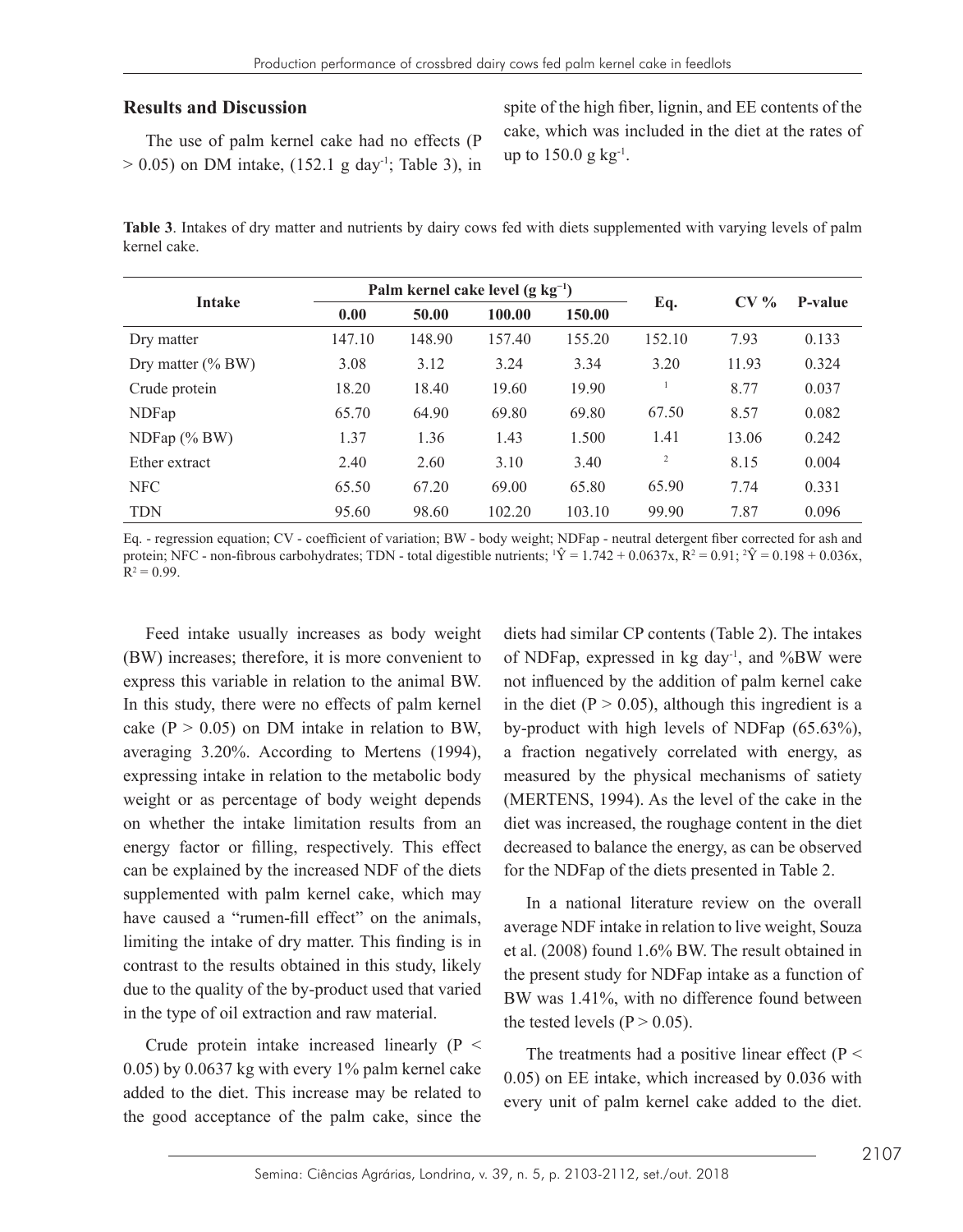The increase in EE intake was expected, given the elevated ether extract content of 10.56% in the DM (Table 2) present in the palm kernel cake. Dietary EE levels greater than 50 g  $kg^{-1}$  may compromise the dry matter intake, either by regulatory mechanisms that control feed intake or by the limited ability of ruminants to oxidize fatty acids (PALMQUIST; MATTOS, 2006).

Maciel et al. (2012) used four levels of palm kernel cake  $(0, 119, 229,$  and  $342$  g kg<sup>-1</sup> total dry matter) in the diets of dairy heifers and observed that DM intake decreased linearly from the level of 119 g kg-1 onward, which was not observed in the present study. According to the author, this was due to the ether extract content and possibly due to the type of oil and the high lignin content present in this by-product.

According to Hartley (1977) in Furlan Júnior et al. (2006), the palm kernel cake contains 47.5% lauric acid and 16.4% myristic acid in its lipid composition. As stated by Palmquist and Mattos (2006), these acids have an amphiphilic nature, because they are soluble both in organic solvents and in water, thus are more toxic and have a greater intake-inhibition potential.

The intakes of NFC and TDN were not influenced  $(P > 0.05)$  by the inclusion of palm kernel cake in the diets, averaging  $65.9$  and  $99.9$  g day<sup>-1</sup>, respectively. Although alterations in the intakes of EE and CP were observed, TDN was not changed, which is due to the lack of alterations in NDFap and NFC.

Correia et al. (2012) evaluated the feeding behavior and physiological parameters of steers fed with biodiesel by-product cakes and observed a reduction in dry matter intake when the animals received palm cake in the diet, with no differences in NDF intake. According to the authors, this was a result of the high fiber content of the diet including palm kernel cake, which limited the feed intake due to the physical effect of the fiber.

The average intakes of CP and TDN were 19 and 99.9 g day<sup>-1</sup>, respectively, which are higher values than 17.4 and 81.1 g, respectively, recommended by NRC (2001) for cows producing 15 kg of milk with 3.5% fat.

Inclusion of palm kernel cake in the diet did not influence the digestibility coefficients of dry matter, crude protein, and ether extract  $(P > 0.05)$  (Table 4). The EE digestibility may be a consequence of better digestibility of the EE present in the palm kernel cake. Increased digestibility may also occur depending on the level and type of the ether extract present in the palm kernel cake, which contributes to reducing digesta passage rates and increasing the time of exposure of the feed in the rumen and consequently digestibility of the fiber.

The digestibility of NDFap was not influenced by the addition of palm kernel cake in the diet (P > 0.05). This response was because the NDFap ingredient mainly replaced sugarcane in the diet, reducing the NDFap from the latter, despite the high NDFap content of the cake (65.63%).

There was no effect ( $P > 0.05$ ) of the treatments on the digestibility of NFC (89.05%). Total digestible nutrients averaged 65.73%, which is lower than the 70% level found by Bringel et al. (2011) in sheep diets with a higher concentration of palm kernel cake.

The supplementation levels of palm kernel cake in the diet had no effects on milk yield or feed efficiency ( $P > 0.05$ ); however, fat-corrected milk yield increased linearly ( $P < 0.05$ ) by 0.474 kg with every 1% of the ingredient added to the diet (Table 5). This result was likely due to the NDF levels present in the palm kernel cake, which increased with addition of palm cake to the diet. However, Cunha et al. (2012) evaluated the use of 0.00%, 11.34%, 22.78%, and 34.17% palm kernel cake to dairy cows and observed a linear reduction  $(P < 0.01)$  in milk yield and corrected milk yield. According to the authors, this outcome was due to the low non-fibrous carbohydrate content of palm kernel cake, which resulted in a lower content of total digestible nutrients.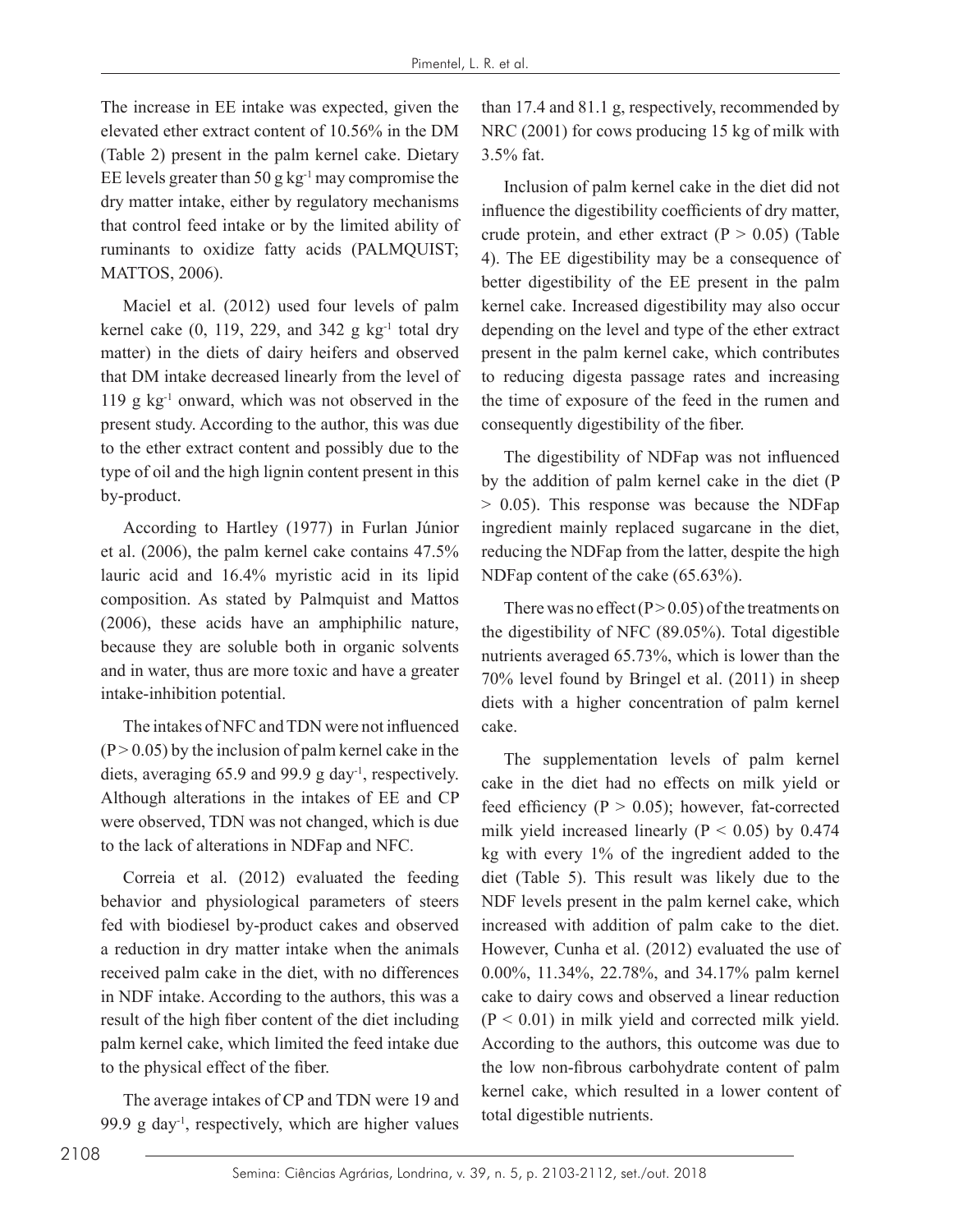| Digestibility $(\% )$      | Palm kernel cake level $(g \ kg^{-1})$ |       |        |        |       | CV <sub>6</sub> | <b>P-value</b> |  |
|----------------------------|----------------------------------------|-------|--------|--------|-------|-----------------|----------------|--|
|                            | 0.00                                   | 50.00 | 100.00 | 150.00 | Eq.   |                 |                |  |
| Dry matter                 | 57.84                                  | 59.99 | 58.25  | 59.93  | 59.00 | 4.61            | 0.113          |  |
| Crude protein              | 53.33                                  | 55.81 | 54.22  | 56.97  | 55.08 | 6.16            | 0.059          |  |
| Ether extract              | 57.64                                  | 56.97 | 61.34  | 69.09  | 61.26 | 19.24           | 0.064          |  |
| NDFap                      | 67.88                                  | 38.37 | 39.12  | 38.24  | 39.94 | 10.41           | 0.409          |  |
| Non-fibrous carbohydrates  | 88.22                                  | 89.63 | 89.08  | 89.29  | 89.05 | 2.01            | 0.269          |  |
| Total digestible nutrients | 64.98                                  | 66.45 | 64.95  | 66.54  | 65.73 | 4.10            | 0.298          |  |

**Table 4**. Coefficient of digestibility of dry matter and nutrients of lactating cows fed with diets supplemented with varying levels of palm kernel cake.

Eq. - regression equation; CV - coefficient of variation; NDFap - neutral detergent fiber corrected for ash and protein.

**Table 5**. Performance of lactating cows fed with diets supplemented with varying levels of palm kernel cake.

|                                          |        |        | Palm kernel cake level |        | CV <sub>0</sub> |        |         |  |
|------------------------------------------|--------|--------|------------------------|--------|-----------------|--------|---------|--|
| <b>Performance</b>                       | 0.00   | 50.00  | 100.00                 | 150.00 | Eq.             |        | P-value |  |
| Milk yield $(g \, day^{-1})$             | 119.60 | 120.90 | 127.80                 | 125 30 | 123.40          | 6.64   | 0.069   |  |
| Corrected milk yield $(g \, day^{-1})^1$ | 127.80 | 134.70 | 142.40                 | 141.10 | 2               | 6.64   | 0.001   |  |
| Feed efficiency (kg milk DMI)            | 0.82   | 0.81   | 0.81                   | 0.82   | 0.82            | 6.00   | 0.997   |  |
| Body weight change (kg period)           | 2.68   | 0.32   | 5.90                   | 14.4   | 5.83            | 215.23 | 0.051   |  |

Eq. - regression equation; CV - coefficient of variation; DMI - dry matter intake;  $13.5\%$  fat corrected milk yield;  $Y = 124.63 +$  $0.474x$ ,  $R^2 = 0.84$ .

Body weight change was not significantly  $(P >$ 0.05) affected by the inclusion of palm kernel cake in the diet. The coefficient of variation was high, because there was a very large variation in weight between the analyzed periods; heavier weights were obtained with the diet containing 15% palm kernel cake, which provided higher CP and EE intakes.

Of the milk components (Table 6), only fat content was affected  $(P < 0.05)$  by the inclusion of palm kernel cake in the diet, which increased by 0.101 unit with every 1% of the cake added to the diet.

There was an increase in the dietary EE content with the inclusion of palm kernel cake in the diet, which might reduce the fat percentage of the milk considering that excess unsaturated fat in the diet can affect the rumen pH, the fermentation of the vegetable fiber, and the proportion between butyric and acetic acids, precursors of fat. However, Barbosa et al. (2010) evaluated the inclusion of palm kernel cake in diets of bubaline animals on their rumen metabolism and observed that the acetate:propionate ratio increased with the addition of palm kernel cake, and that the palm kernel cake showed characteristics of a roughage rather than a concentrate. These characteristics of the palm kernel cake might have resulted in the increase of the rumen acetate:propionate ratio, with acetate being a precursor of the milk fat.

Milk protein, lactose, non-fat solids, and total solids were not affected by the inclusion of palm kernel cake in the diet (Table 6;  $P > 0.05$ ), because of the lower influence of the diet on these parameters. The values found in this study are within the established requirements for raw milk, according to the Technical Regulation of Identity and Quality of Refrigerated Raw Milk, which determined a minimum of 3.0% for fat, 2.9% for protein, and 8.4% for non-fat solids (BRAZIL, 2011).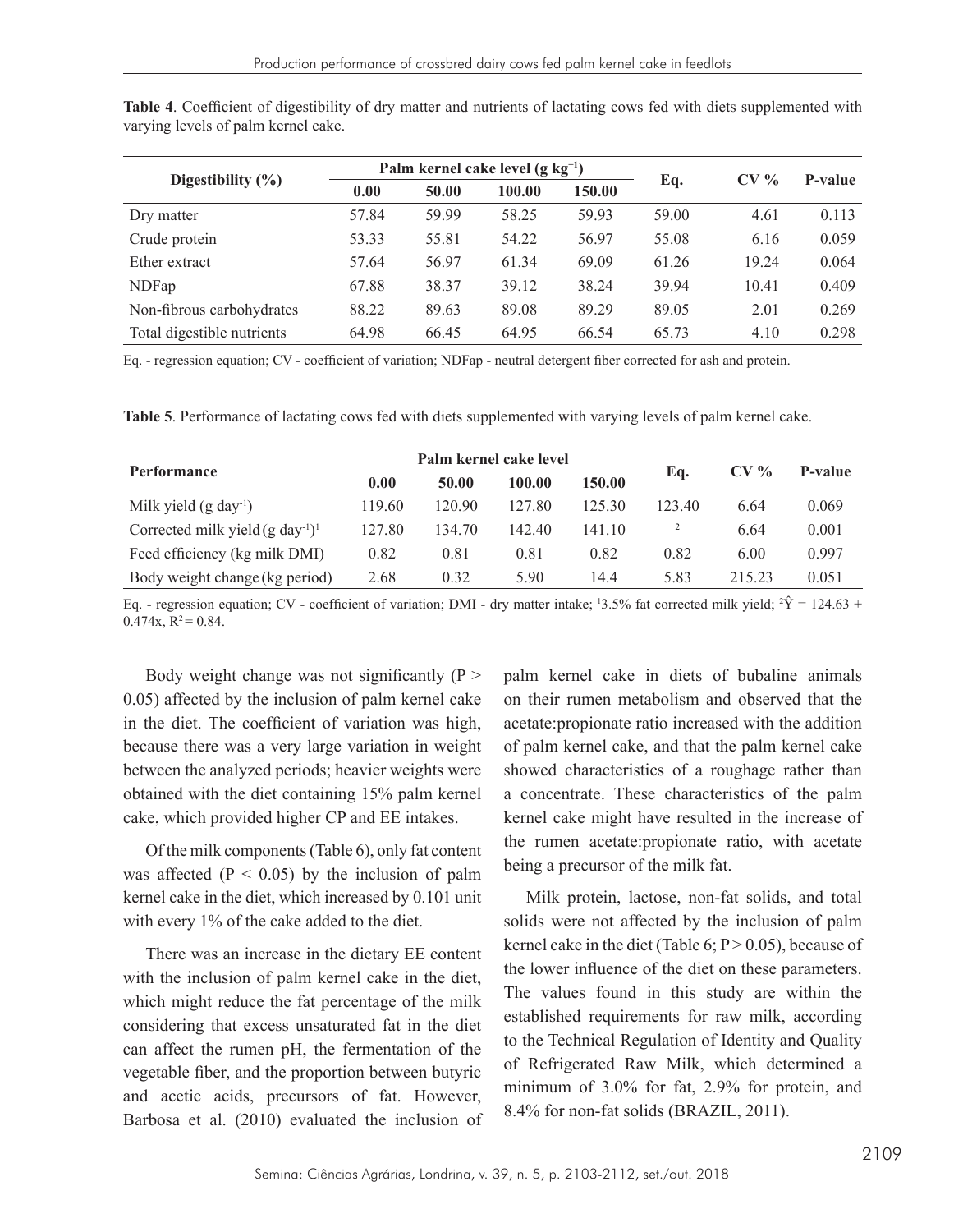|       |  |  | <b>Table 6.</b> Composition of the milk of lactating cows fed with diets supplemented with varying levels of palm kernel |  |  |  |
|-------|--|--|--------------------------------------------------------------------------------------------------------------------------|--|--|--|
| cake. |  |  |                                                                                                                          |  |  |  |
|       |  |  |                                                                                                                          |  |  |  |

| Composition   |        | Palm kernel cake level $(g \ kg^{-1})$ |        |        | CV <sub>0</sub> | P-value |       |
|---------------|--------|----------------------------------------|--------|--------|-----------------|---------|-------|
|               | 0.00   | 50.00                                  | 100.00 | 150.00 | Eq.             |         |       |
| Protein       | 31.00  | 30.00                                  | 31.00  | 30.00  | 30.50           | 1.46    | 0.490 |
| Fat           | 40.00  | 42.00                                  | 42.00  | 43.00  |                 | 6.70    | 0.037 |
| Lactose       | 46.00  | 46.00                                  | 46.00  | 46.00  | 46.00           | 1.47    | 0.467 |
| Solids nonfat | 84.00  | 83.00                                  | 84.00  | 83.00  | 83.50           | 1.47    | 0.447 |
| Total solids  | 123.00 | 125.00                                 | 126.00 | 126.00 | 125.00          | 2.74    | 0.181 |

Eq. - regression equation; CV - coefficient of variation;  $Y = 3.905 + 0.101x$ ,  $R^2 = 0.83$ .

## **Conclusions**

Inclusion of palm kernel cake, up to 15%, in the diet of dairy cows confined to receiving sugarcane with bulky did not influence the dietary intake or performance.

## **References**

ABDALLA, A. L.; SILVA FILHO, J. C. DA; GODOI, A. R. DE; CARMO, C. A.; EDUARDO, J. L. P. Utilização de subprodutos da indústria de biodiesel na alimentação de ruminantes. *Revista Brasileira de Zootecnia,* Piracicaba, v.37, p. 260-258, 2008. Supplement.

BARBOSA, N. G. S.; RODRIGUEZ, N. M.; FERNANDES, P. C. C.; GARCIA, A. R. G.; NAHÚM, B. S.; SALIBA, E. S.; BORGES, I.; ÁVILA, S. C.; MENEZES, B. P.; RIBEIRO, O. A. V.; OLIVEIRA, M. E. C.; QUINZEIRO NETO, V. Intake and digestibility of river buffalo steers (*Bubalus bubalis*) fed different levels of palro kernel cake: Effect of diet neutral detergent fiber, digestible energy, crude protein and extract ether. *Reveta Veterinária*, Belém, v. 21, n. 1, p. 145-150, 2010. Supplement 1.

BRASIL. Instrução Normativa nº 62, de 29 de dezembro de 2011. Regulamento técnico de produção, identidade e qualidade do leite tipo A leite cru refrigerado, leite pasteurizado e o regulamento técnico da coleta de leite Cru Refrigerado e seu transporte a granel. *Diário Oficial [da] República Federativa do Brasil,* Brasília, 30 dez. 2011. Seção 1:1-24.

BRINGEL, L. M. L.; NEIVA, J. N. M.; ARAÚJO, V. L.; BOMFIM, M. A. D.; RESTLE, J.; FERREIRA, A. C. H.; LÔBO, R. N. B. Consumo, digestibilidade e balanço de nitrogênio em borregos alimentados com torta de dendê em substituição à silagem de capim elefante. *Revista Brasileira de Zootecnia*, Viçosa, v. 40, n. 9, p. 1975- 1983, 2011.

CORREIA, B. R.; OLIVEIRA, R. L.; JAEGER, S. M. P. L.; BAGALDO, A. R.; CARVALHO, G. G. P.; OLIVEIRA, G. J. C.; LIMA, F. H. S.; OLIVEIRA, P. A. Comportamento ingestivo e parâmetros fisiológicos de novilhos alimentados com tortas do biodiesel. *Archivos de Zootecnia*, São Gonçalo dos Campos, v. 61, n. 233, p. 79-89, 2012.

COSTA, D. A.; FERREIRA, G. D. G.; ARAUJO, C. V.; COLODO, J. C. N.; MOREIRA, J. R.; FIGUEIREDO, M. R. P. Consumo e digestibilidade de dietas com níveis de torta de dendê para ovinos. *Revista Brasileira de Saúde e Produção Animal*, Belém, v. 11, n. 3, p. 783-792, 2010.

CUNHA, O. F. R.; NEIVA, J. N. M.; MACIEL, R. P.; MIOTTO, F. R. C.; NEIVA, A. C. G. R.; RESTLE, J. Avaliação bioeconômica do uso da torta de dendê na alimentação de vacas leiteiras. *Ciência Animal Brasileira*, Goiânia, v. 13, n. 3, p. 315-322, 2012.

DETMANN, E.; SOUZA, M. A.; VALADARES FILHO, S. C.; QUEIROZ, A. C.; BERCHIELLI, T. T.; SALIBA, E. O. S.; CABRAL, L. S.; PINA, D. S.; LADEIRA, M. M.; AZEVEDO, J. A. G. *Métodos para análise de alimentos.* Visconde do Rio Branco: Instituto Nacional de Ciência e Tecnologia de Ciência Animal-INCT, Suprema, 2012. 214 p.

DETMANN, E.; VALADARES FILHO, S. C. On the estimation of non-fibrous carbohydrates in feeds and diets. *Arquivo Brasileiro de Medicina Veterinária e Zootecnia*, Viçosa, v. 62, n. 4, p. 980-984, 2010.

FURLAN JÚNIOR, J.; KALTNER, F. J.; AZEVEDO, G. F. P.; CAMPOS, I. A. *Biodiesel*: porque tem que ser dendê. Belém: Embrapa Amazônia Oriental; Palmasa, 2006. 205 p.